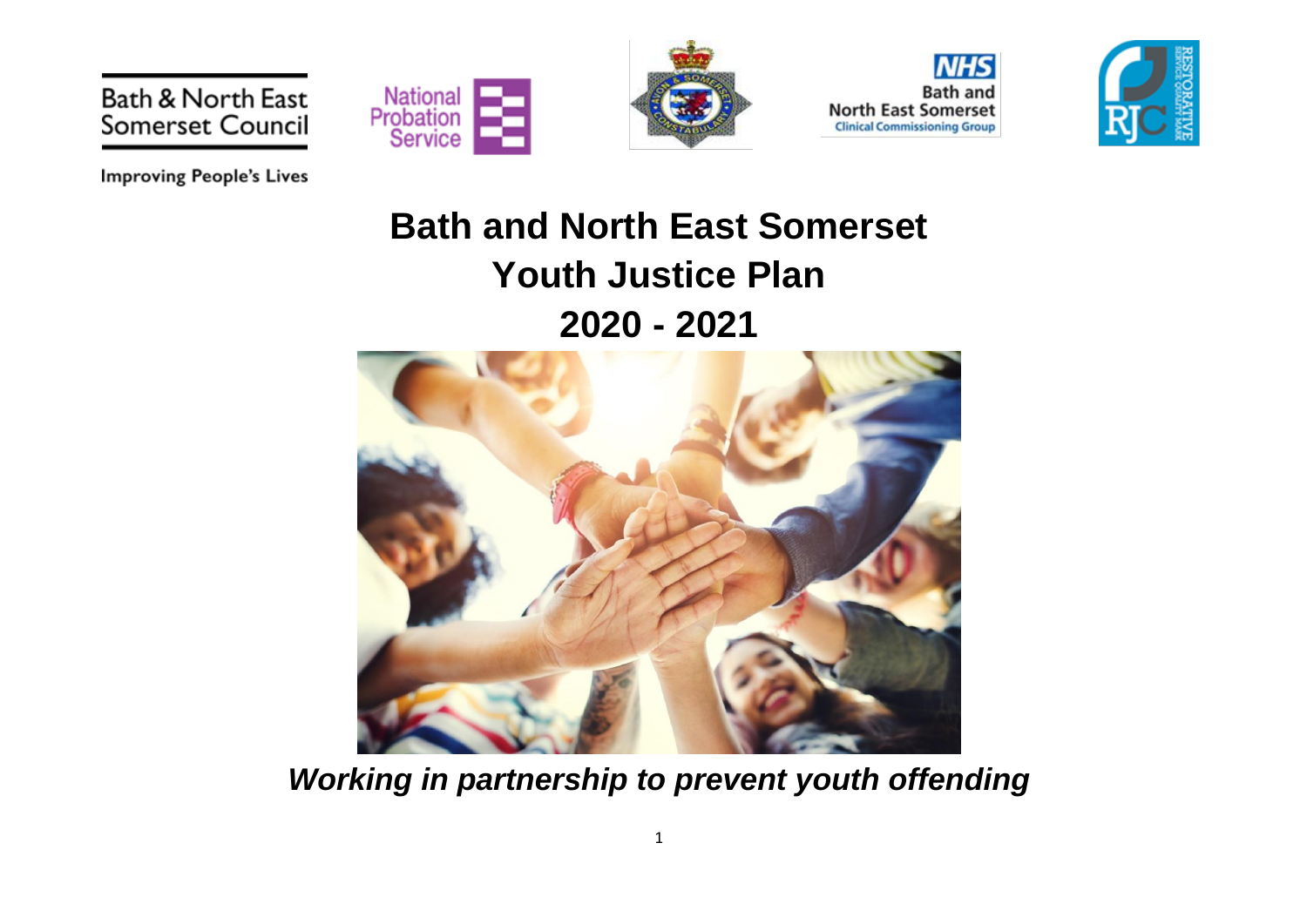# **Contents**

| 5. Risks To Future Delivery Against Youth Justice Outcomes  14 |  |
|----------------------------------------------------------------|--|
|                                                                |  |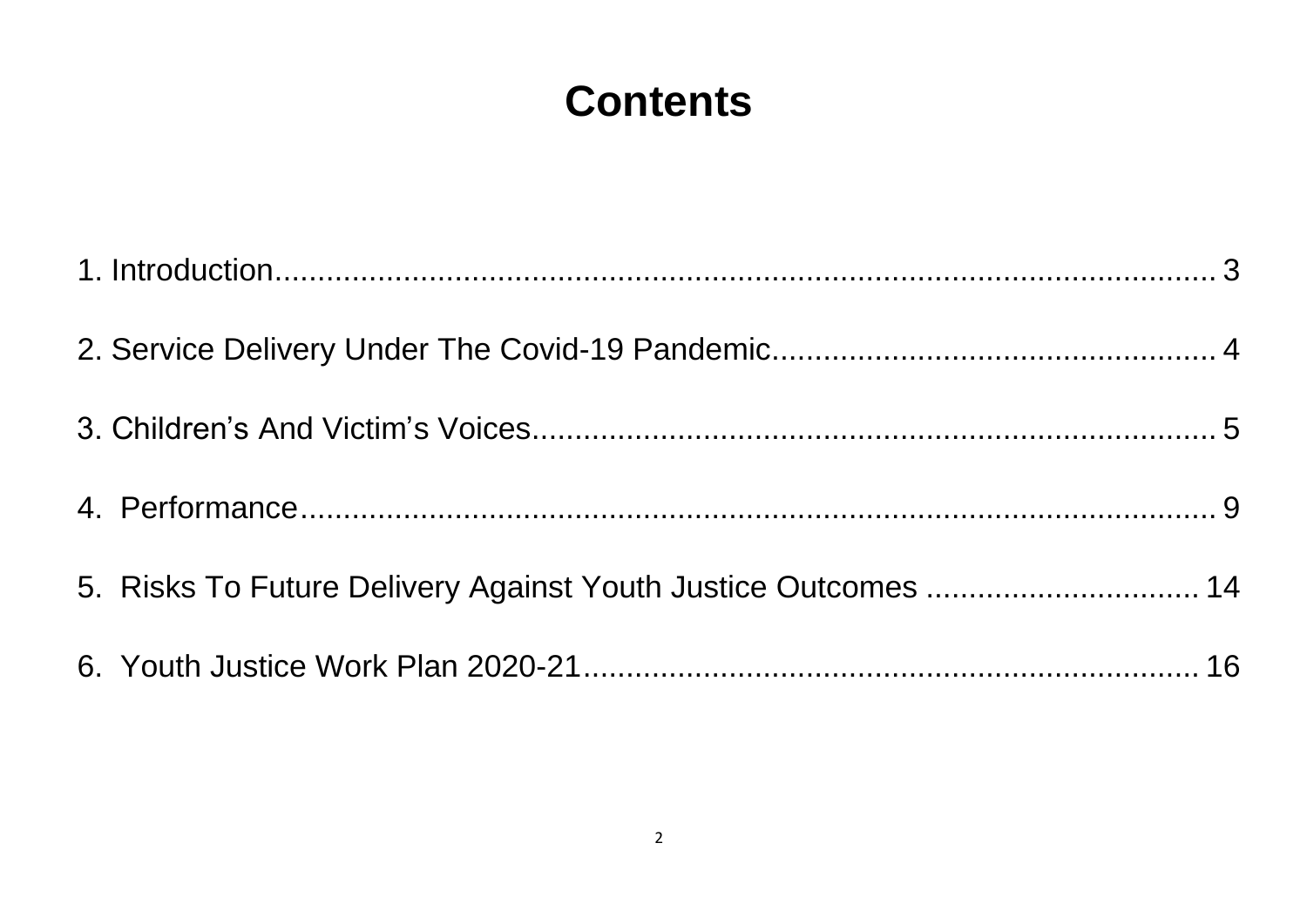## <span id="page-2-0"></span>**1. Introduction**

## **1.1 Requirement to produce a Youth Justice Plan**

Youth Offending Services and the partner organisations they work with have a statutory responsibility to prevent offending by children and young people aged 10-17 years. This Plan has been written in accordance with Section 40 of the Crime and Disorder Act 1998 and includes learning and activities arising from recent self-assessment activity and delivery under the Covid-19 pandemic. Due to the pandemic, the Youth Justice Board does not require submission of a Youth Justice Plans this year but has instead, asked for a Recovery Plan as a condition of its grant. This has been submitted and approved and actions arising from it have also informed the Work Plan.

## **1.2 Ambition for children at risk of offending and re-offending**

We are working to prevent offending and improve children's outcomes as set out in the wider Children and Young People's Plan 2018-21. We want all children and young people to enjoy childhood and to be well prepared for adult life and parents to take responsibility for understanding and meeting their children's needs, enjoying their childhood with them and preparing them for adult life. Work with children at risk of offending and re-offending contributes to all outcomes sought locally, particularly that children are safe.

- $\triangleright$  Children and young people are safe;
- $\triangleright$  Children and young people are healthy;
- $\triangleright$  Children and young people have fair life chances;
- ➢ Children and young people are engaged citizens in their own community.

## **1.3 Responding to children's needs**

Criminal justice and other agencies share the responsibility for working to prevent youth offending and keeping children and the wider public safe. Youth Offending Services carry particular responsibilities for assessing and working with children to address a range of needs linked to their risk of offending. Professionals from Police, Health, Social Care, Education and the National Probation Service help make up the multiagency Youth Offending Service and work in an integrated way alongside other specialists and a group of volunteer Referral Order Panel Members. They have key statutory functions, including the assessment and supervision of children aged 10-17 subject to Out-of-Court Disposals and community and custodial Court Orders, giving a voice to those harmed by youth offending, enabling those who have offended to make amends for the harm they have caused, strengthening parenting skills and where, necessary, supporting effective transitions into adult services. This work is supported by a prevention service, Compass, which works with children aged 8-17 years who are assessed as being at high risk of offending and with their families.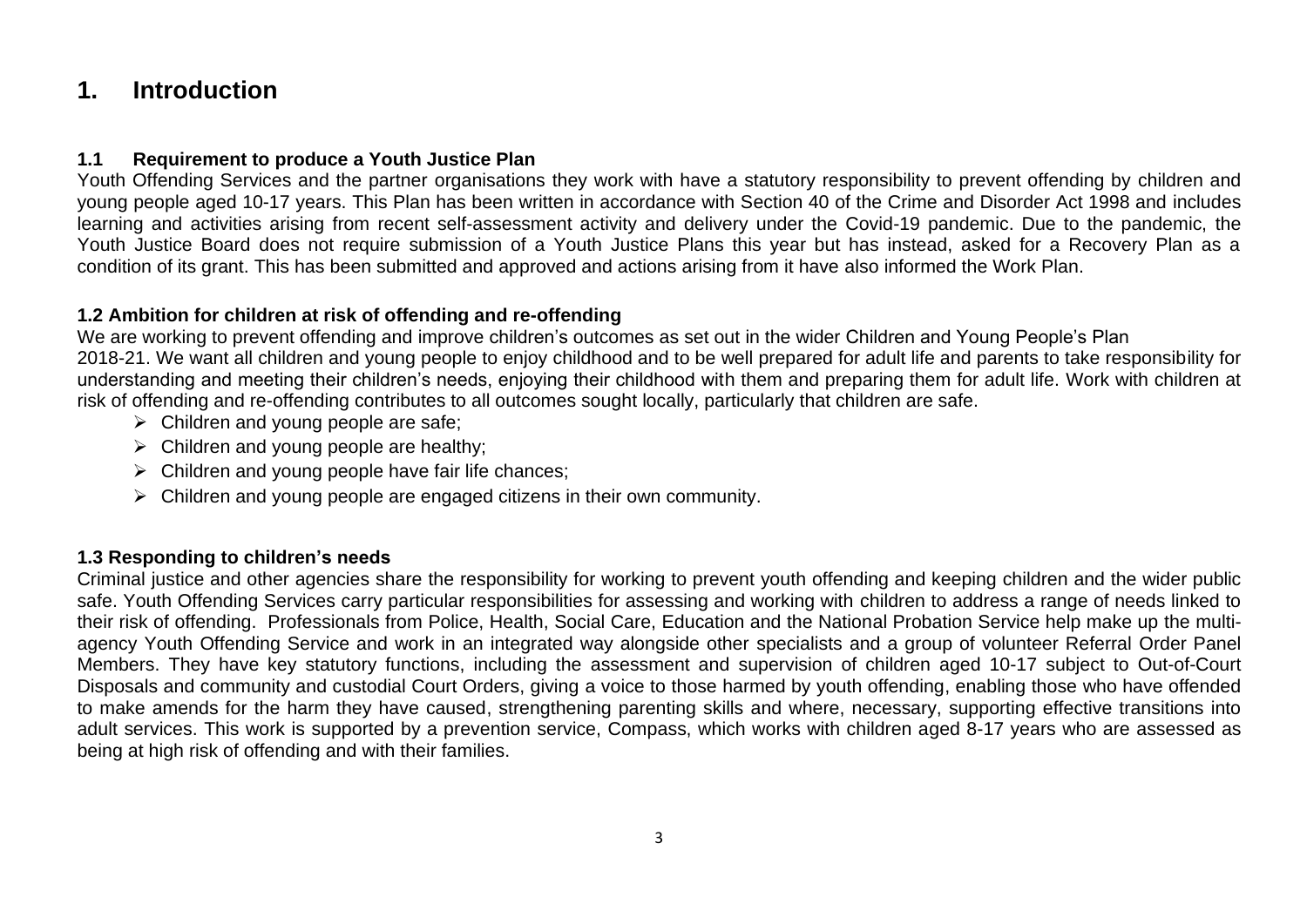## <span id="page-3-0"></span>**2. Service Delivery under the Covid-19 Pandemic**

#### **2.1 Introduction: response to the impact of Covid-19**

As the implications of the pandemic became clear and following government advice, some Youth Offending Service staff started to work from home in the week beginning 16 March 2020 and all were working from home by 23 March when most offices were closed. The key challenge was to maintain a statutory service whilst ensuring that young people and staff were kept safe from Covid-19. Initially, the priority was to maintain contact with young people in order to understand and support them with any safeguarding and mental health needs.

The Service took early steps to 'RAG'-rate its statutory and voluntary caseloads in order to identify young people with the greatest likelihood of offending and/or with welfare or safeguarding need. In practice, the most vulnerable young people known have continued to receive a consistent and responsive service. For most in this vulnerable group, weekly face to face appointments have continued, supplemented by telephone contacts. This has meant practitioners have been able to assess and respond to the emerging needs of young people and their families as lockdown continued and more recently, has eased. This has been a frightening time for young people and their families and many engaged well in different ways of working and particularly appreciated the contact and someone outside their immediate families to talk to about what was happening.

A few families were 'shielding' and their young people were reluctant to meet and so they, and those rated lower risk, together with some parents / carers, were contacted and supported by telephone. This means of communicating had mixed responses and practitioners reported that many young people felt anxious and uncomfortable talking on the telephone and so it was difficult to get an accurate understanding of how well they were coping. For most young people, especially where there was already a good relationship established with their worker, weekly sessions were usually conducted through socially distanced walks in their local neighbourhood or parks. Some meetings took place on doorsteps or within young people's gardens and although this was considered adequate, it raised difficulties with privacy and so limited the scope of conversation and young peoples' engagement. Where practitioners were able to have frank discussions with young people about the challenges they had been facing in the lockdown, they could provide support and understanding and assess their overall wellbeing. It was also an opportunity to discuss how they had been engaging in home schooling and seek to address the difficulties they encountered with this. Having face-to-face contact and an ability to have confidential conversations has been invaluable in supporting young people and has, in many instances, strengthened relationships between the worker and young person.

Practical support was offered to families across the RAG-rating, including sharing information and signposting on to other support and some food and medical deliveries.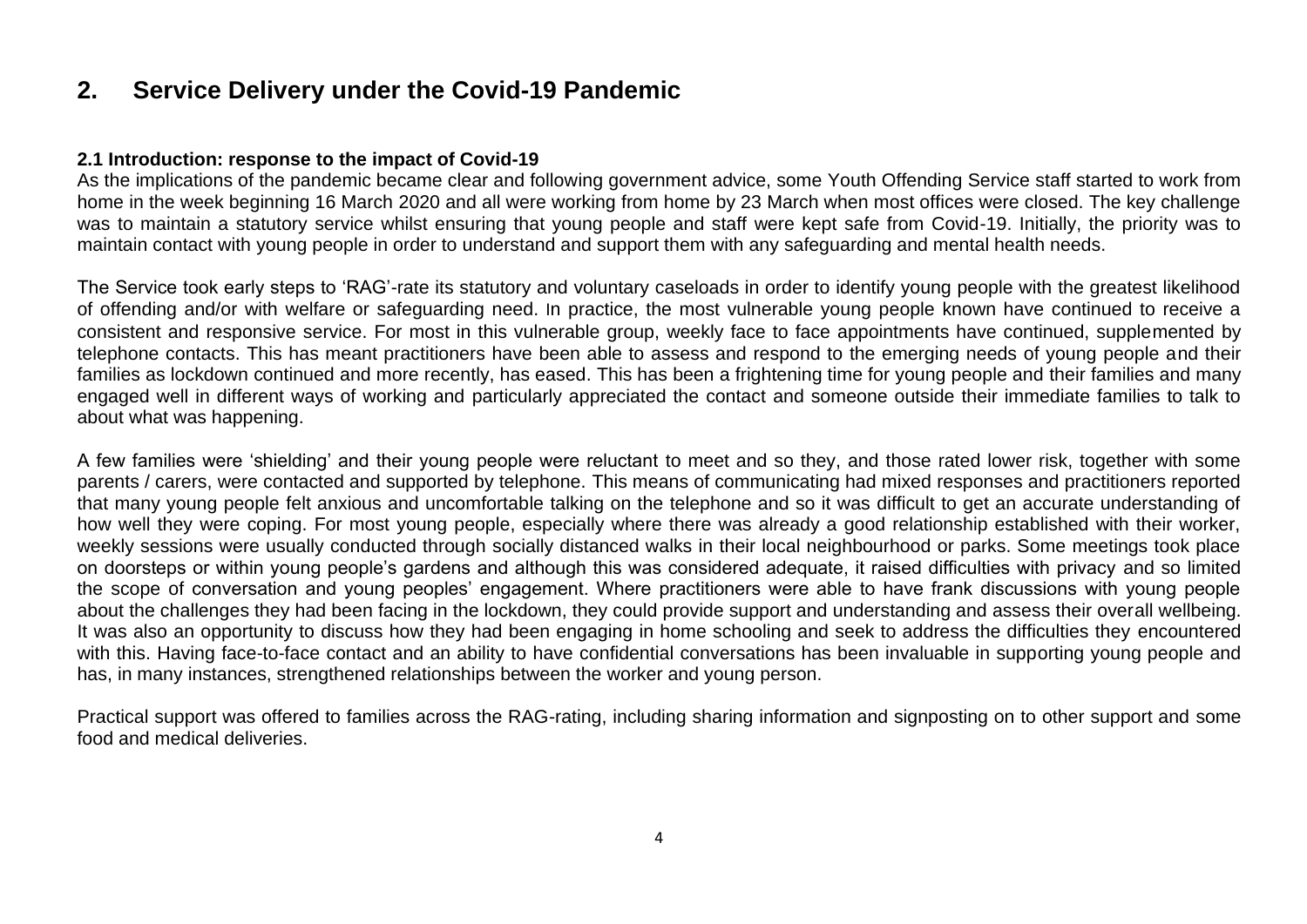For the first few weeks, young people appear to have remained indoors and there were reports of pressure on families and concern about an increase in domestic abuse. As they started to venture outdoors again, there were reports of anti-social behaviour and some violent and vehicle-related offending. The Service has worked alongside wider partnership initiatives to tackle domestic abuse and serious violence and has also tailored its contact with individual young people. A number of common issues have been identified with young people including access to education, employment and training, social isolation, mental health issues, difficulties in adhering to lockdown restrictions and access to information technology. There have been excellent examples of the staff team adapting to the new working environment to address such needs including supporting access to school, supporting post-16 provision, using technology to deliver interventions, addressing social isolation**,** supporting parents and carers and developing new reparation opportunities.

Much continues to be learned about innovative ways to deliver this service during the pandemic. The wider network of Youth Offending Services and partner agencies as well as internal colleagues within Children's Services provide ideas and learning and strengthen the service's ability to continue to work with children even if there are further restrictions on people's movements.

## <span id="page-4-0"></span>**3. Children's and Victim's Voices**

The Youth Offending Service has continued to listen to children about their experience of the service including under lockdown and how it could be improved to better meet their needs. Focused pieces of work have been undertaken, for example, two young people travelled to London to support a charity consultation and later attended a Youth Offending Service Management Board to talk to strategic leaders about their experiences. They have continued to play an active role in staff recruitment and helping with the layout and decoration of meeting rooms.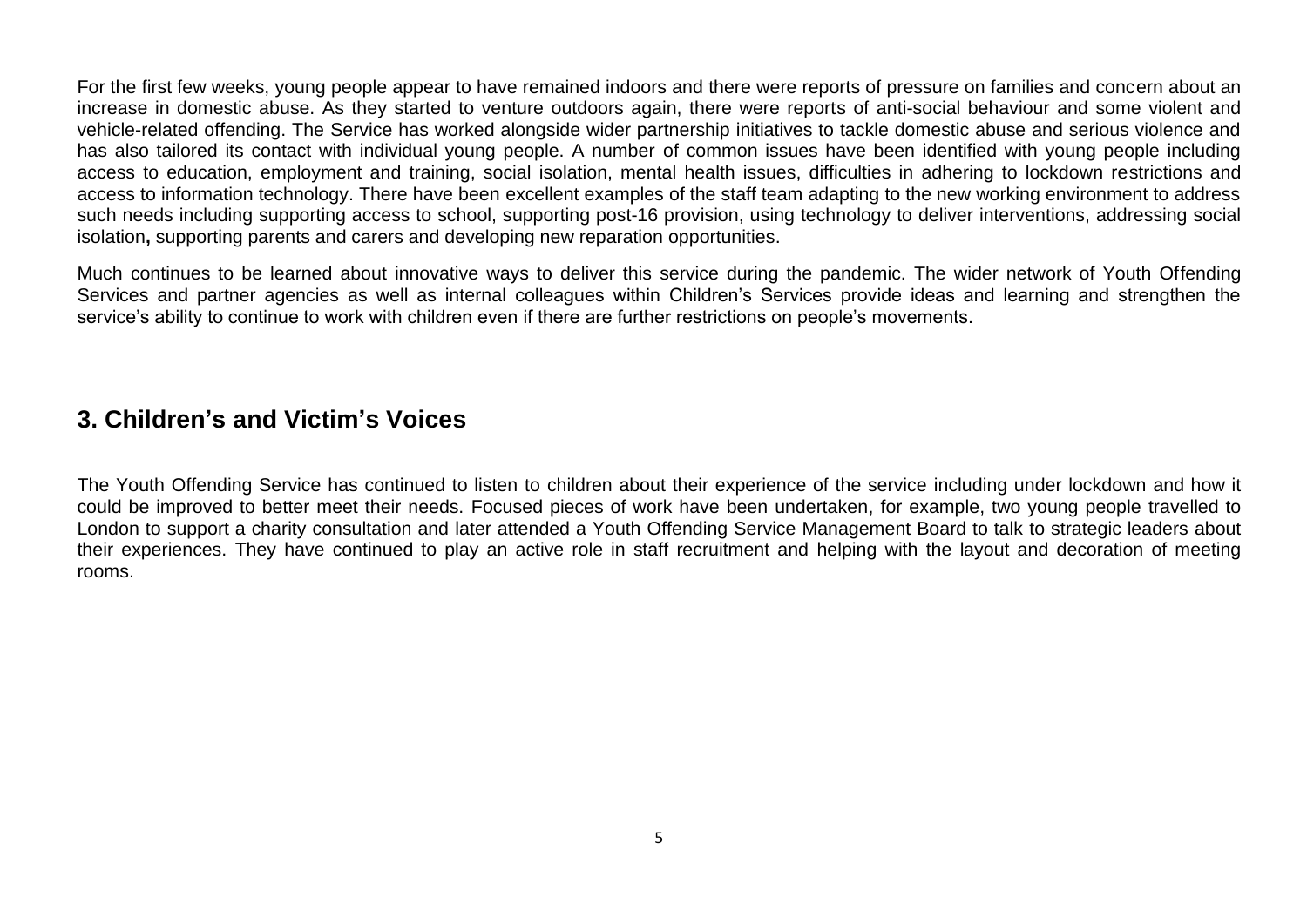## **Children's Voice**

**What work did the Youth Offending Service do with you during lockdown?**

It was weird over lockdown as that was such a long time and I talked to people over the phone that I hadn't met before.

In lockdown it was good to meet with my worker as I had nothing else to do that was a good thing.

When the meetings are not in a formal environment it helps me. As when it's formal you think it's quite long and you can't really be bothered for it and that's why you miss appointments but when the environment is different like going for a walk or going to a cafe it doesn't feel so much like a chore.

Writing the letters to old people in care homes was really good. I've never written a letter before except at school especially to someone I don't know. They were good responses from the old people too. Good to communicate like that -it was hard writing the first one but easier when I got a reply, the replies were nice and it was a good thing to do.

I was disappointed not to use a studio to record but that was Covid!

6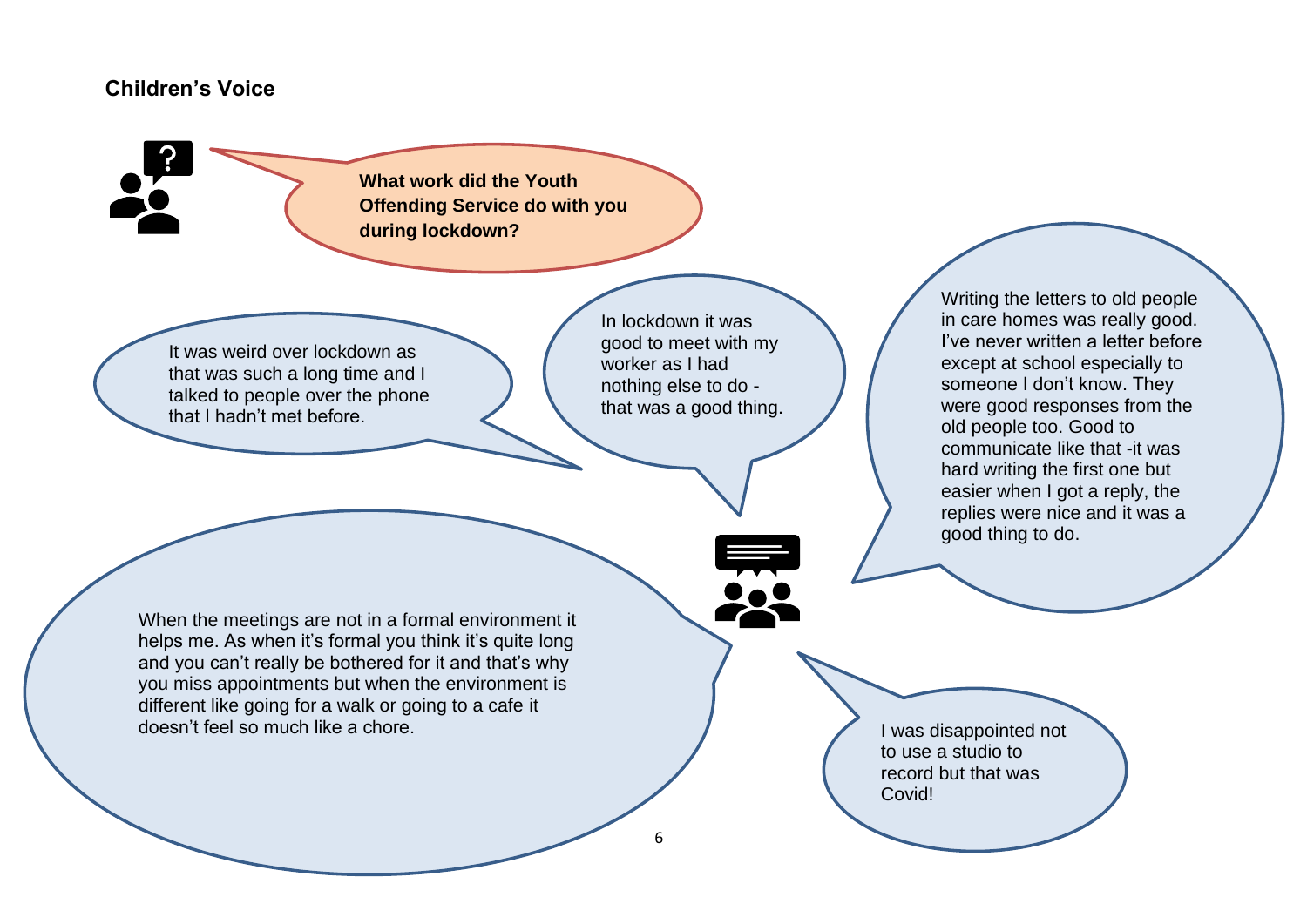**What difference has working with the Youth Offending Service made to you?**

> My worker has helped me to calm my anger.

The CV I did with the education worker was good and I used it at (local employer) today and they said they would get back to me, I was encouraged by this.

YOS has kept me out of trouble and this was helpful to me and my family.

YOS has helped me in loads of ways like being able to understand my actions. Why I do the things I do, the consequences of my actions and how my actions affect others. As before working with YOS I never would have thought about them things.

I liked the relationship focus of the work. My caseworker listens well and help me sort things out.

I've been working with YOS since October 2019. I liked getting out and doing practical work like at the allotment. It's been good to meet up regularly with my case worker, having someone there that I can talk to.

At the time I thought it was the worst thing to ever happen to me but I look back now and realise I would have most likely been in prison by now. I have worked with YOS for a long time, a few years and it has helped me a lot in many ways like understanding how the victim feels and learning how to control myself when I see friends fighting others.

I found it helpful to look at things like housing and income.

I am kinda sure that I am not likely to be doing the things I was doing before. Now I have my own job and I feel independent and am able to do my own thing. I definitely don't want to mess that up.

The education worker helped me do a CV and helped me look for apprenticeships and jobs and she regularly updated me on jobs and apprenticeships and now I have an apprenticeship in a restaurant working in the kitchen which is what I wanted to do.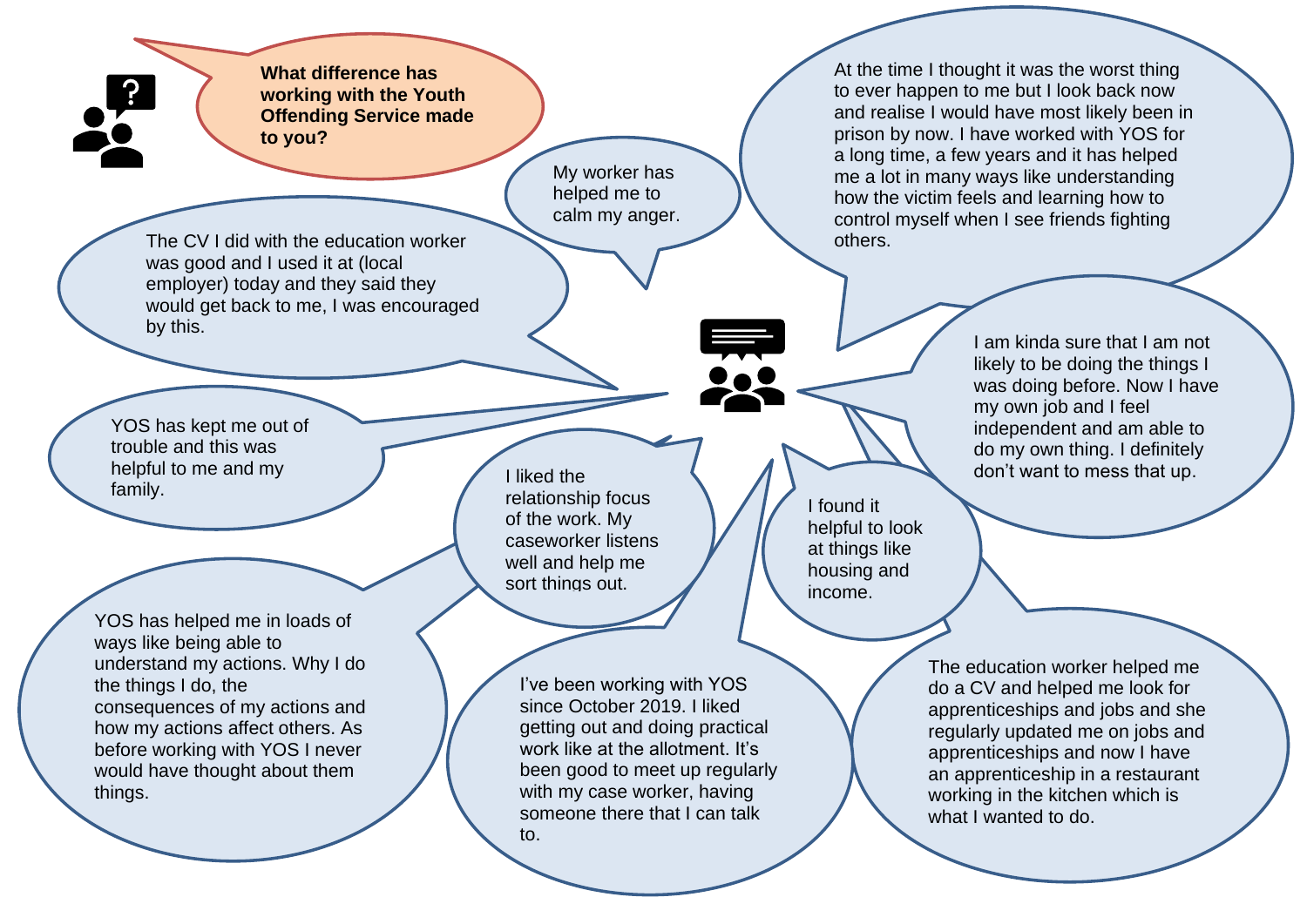**What could we do to improve the service?**

I think it helps if the young person only has 1 or 2 workers depending on the length of their Order. As having different workers constantly can be frustrating as you have to form a new relationship with them and like start over again.

In the past I have been lucky enough to work with a friend who also works with YOS. It's not for everyone but it helped me and her to attend appointments together and made it enjoyable for us both.

With reparation I think the things that are done should benefit someone-either the young person or the community. From my experience I had to clean a charity shop... take all the things off the shelves and put them on again. I know it's probably helping the shop owner but it's not really productive. Reparation should be about giving back to the community, that's what I think. Things like a bake sale for charity or something that will benefit someone.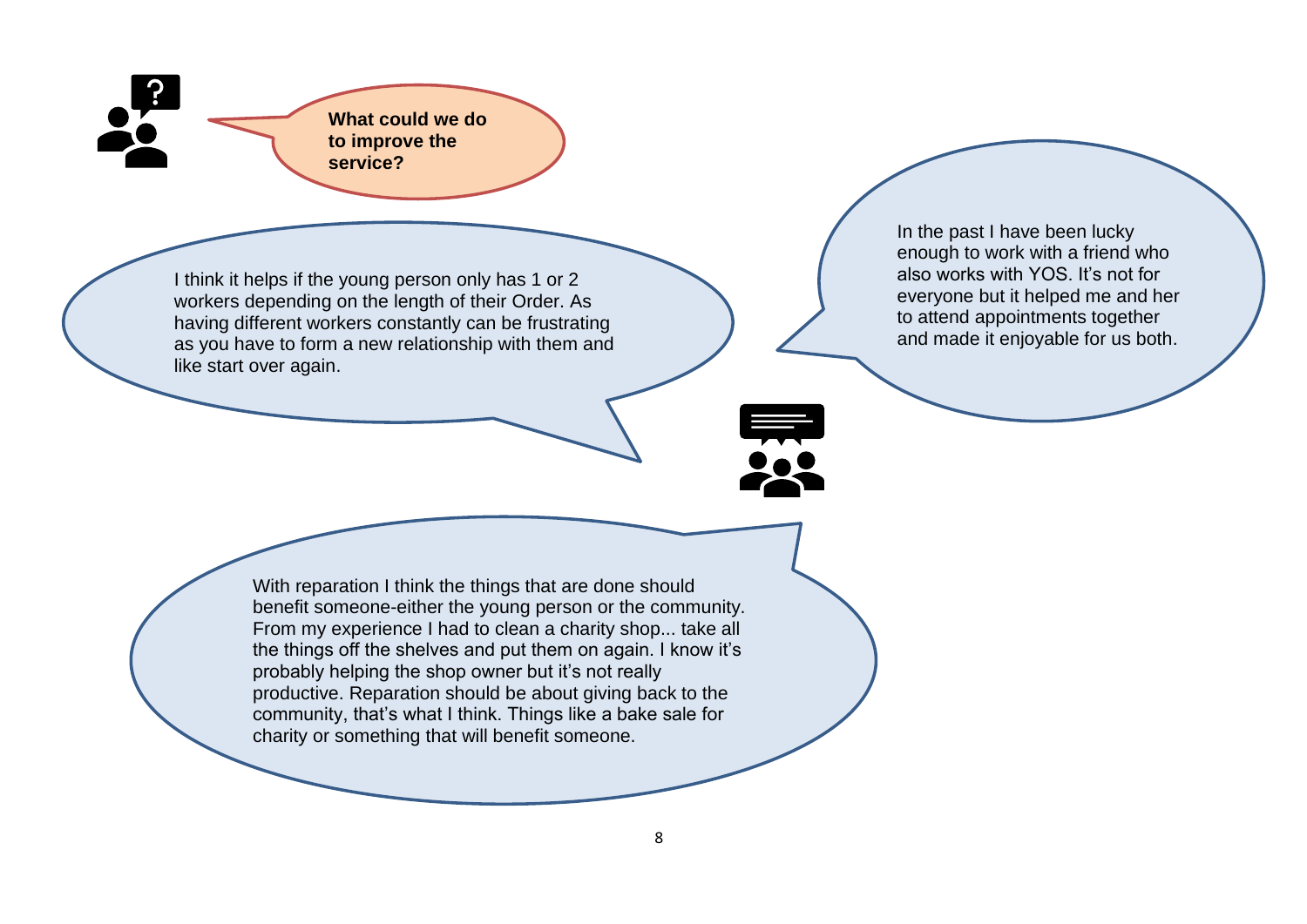## **Victims' Voice**

Services are offered to those directly harmed by children's offending, in accordance with the Code of Practice for Victims of Crime, 2015. Feedback is welcomed from victims who have requested information or chosen to receive a letter of explanation or experienced reparation activity to put something right or even met with a child for a structured restorative conference:

<span id="page-8-0"></span>'The incident was very scary and, although he was not the only one involved, we're really grateful for his letter of apology' (husband and wife whose car was damaged whilst driving). 'It's been so good for all of us to tell our story and hope it helps the YOS work to bring us back together' (family members of young person who had threatened them and caused damage to the home). 'I'm glad that you could tell the young person what might have happened, and I'm reassured that this won't happen again' (elderly victim near his greenhouse when stones thrown caused glass to smash). 'The (shuttle) mediation helped answer some of our questions about why the assault happened' (parents of a young person assaulted 'Thank you for letting me know what happened at the panel – it's good to know that they will be 'We really appreciated having the apology, which was extremely well-written and carefully thought out' (mother and daughter assaulted whilst visiting Bath). 'The young person worked really hard gardening and chatted to us, which was great' (from staff following direct reparation for having caused criminal damage) at a cemetery.

 $\mathbf{r}$ 

outside school by

peers).

getting some help with their anger' (victim of criminal damage to their home).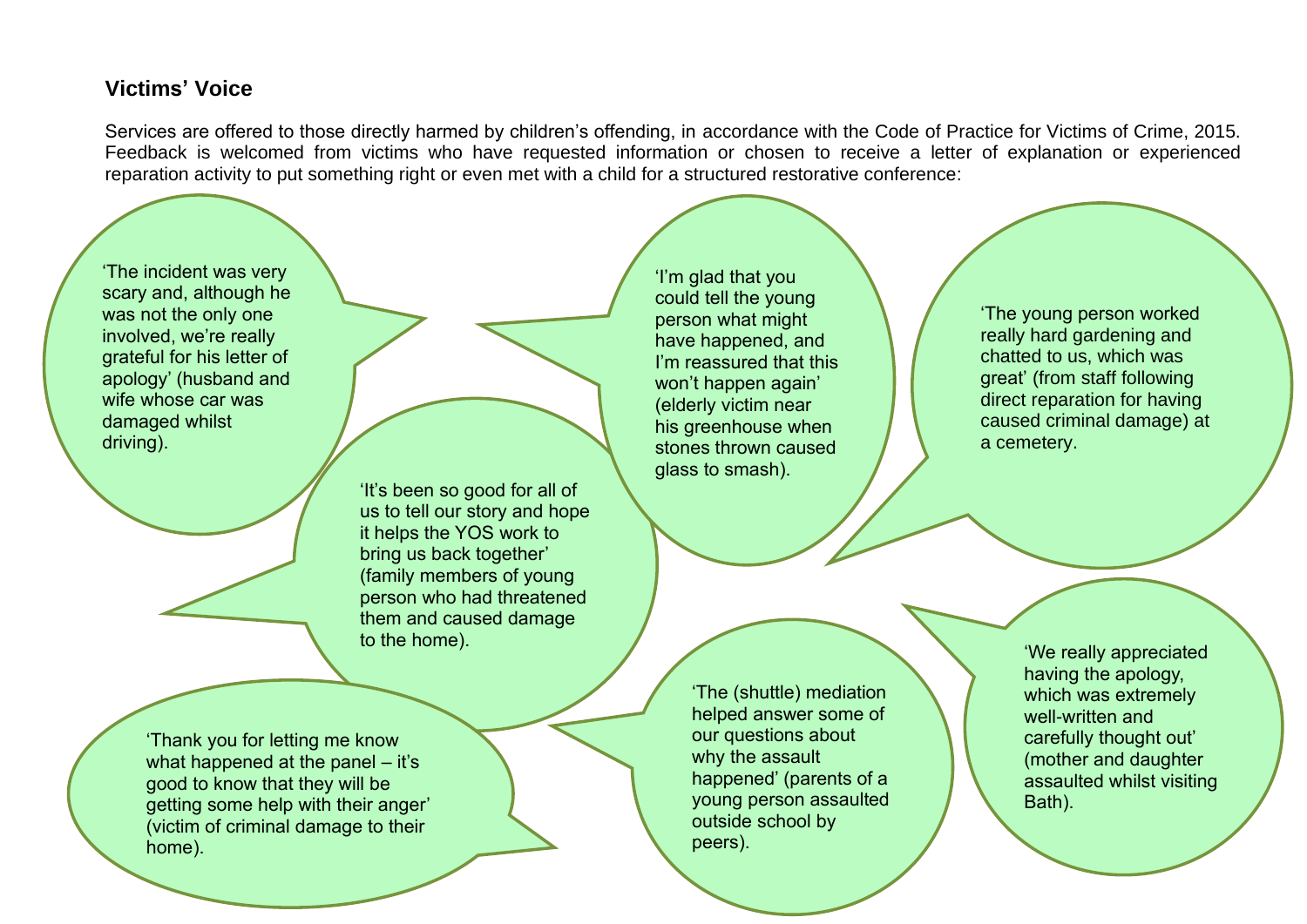## **4. Performance**

#### **National Indicators**

There are three national indicators for youth justice. Since the COVID-19 outbreak, local data has continued to be provided to the Youth Justice Board as required but no national comparison data has been published for re-offending and first time entrants.

#### **a. First time entrants**

The indicator is the number of young people aged 10-17 who received their first substantive outcome (Caution, Conditional Caution or Conviction) shown as a rate per 100,000 young people in the general population. The number and rate continue to reduce significantly, reflecting the positive impact of specific youth crime diversion and prevention and wider early help services which mean that children's needs and behaviour can be addressed before they become entrenched.



## **b. Re-offending**

The indicator is the rate of re-offending after 3 months and 12 months of a cohort of young people who received a substantive outcome (Caution, Conditional Caution or Conviction). This is shown as a binary rate (the overall percentage of young people who re-offended) and as the rate of new offences per young person who re-offended.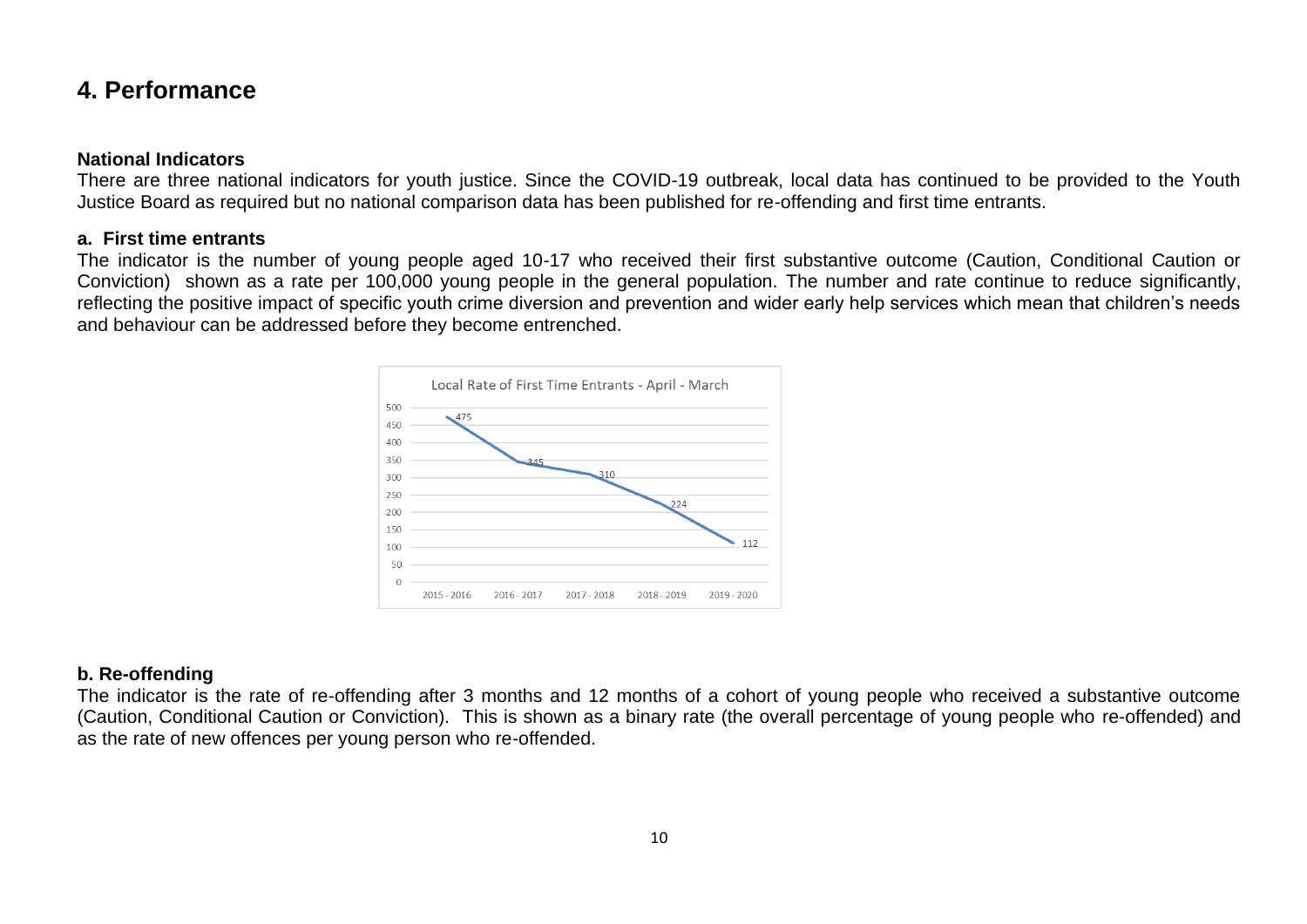### **c. YOS Binary Data October 2018 – September 2019:**

The tables below are taken from the local live re-offending toolkits for 12-month cohorts. The binary rate has increased from 19.56% to 26.19% but the cohorts are very small –11 out of 42 compared with 9 out of 46.





## **d. YOS Re-offences per Re-offender:**

This rate of re-offending increased significantly from 1.77 to 4.18. Eleven young people committed 46 further offences in the 2018 – 2019 cohort, compared with 9 young people who committed 16 offences in the 2017 -2018 cohort. As numbers in the formal youth justice system continue to reduce, there is a much greater proportion of children with complex needs which impact on their offending.



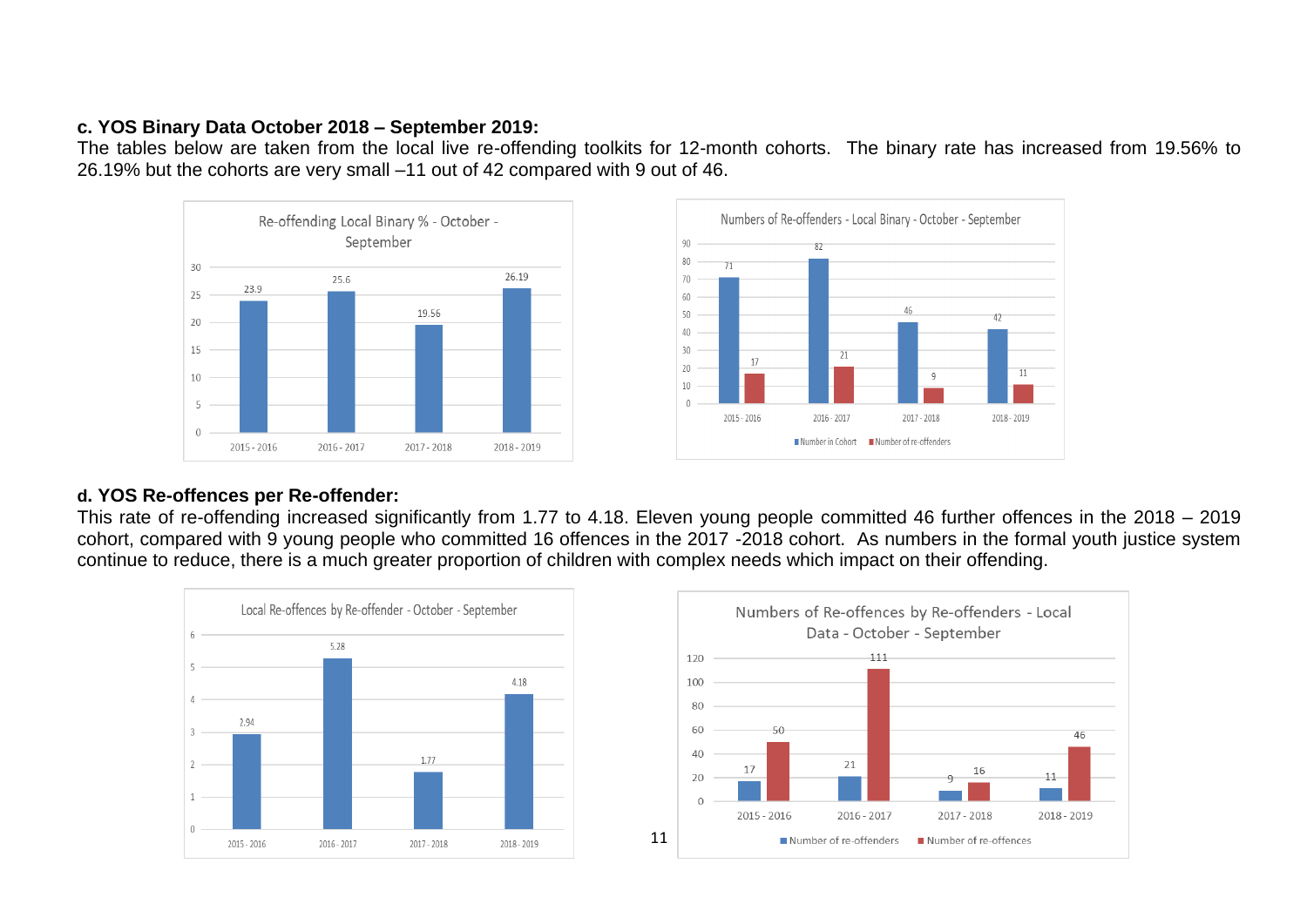#### **e. Custody**

This indicator is the number of custodial sentences passed by the Courts, presented as a rate per 1000 young people aged 10-17 in the general population. The local ambition remains to keep young people out of custody wherever it is safe to the public to do so because outcomes for young people in custody tend to be poorer than for those sentenced within the community. The multi-agency Custody Review Panel monitors outcomes, identifies learning and recommends actions in respect of young people at risk of custody as part of its standard agenda. The Youth Offending Service works closely with other children's services to develop community proposals wherever it is considered safe to do so. Performance is considerably improved, with just one custodial sentence in each of the last two years and the custody rate reducing from 0.12 to 0.06. All comparators have also shown a reduction in the same period.

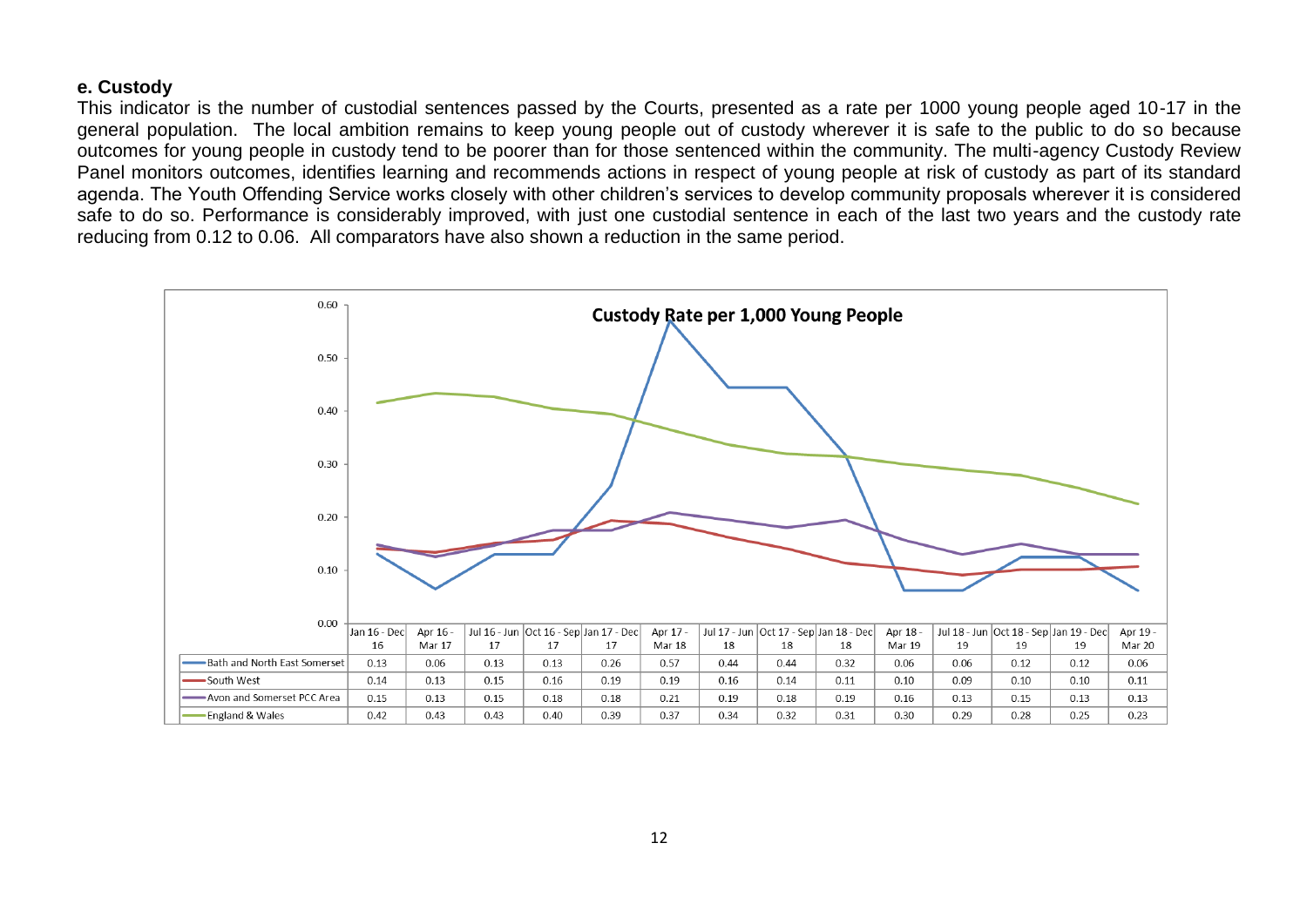### **Self assessment**

Youth Offending Services are obliged to work in accordance with a National Standards Framework and during 2019-20, were asked to conduct a comprehensive self assessment of adherence to a revised set of Standards. Locally, the Management Board played an active part in this assessment, including participating in an audit of cases and review of policies, procedures and protocols and judging against the following.

| Judgment<br>each<br>for<br>standard | Strategic (management board and partner self-assessment)                                                                                                                                                                                                                                      | <b>Operational</b><br>(case)<br>file assessments)                 |
|-------------------------------------|-----------------------------------------------------------------------------------------------------------------------------------------------------------------------------------------------------------------------------------------------------------------------------------------------|-------------------------------------------------------------------|
| Outstanding                         | A comprehensive assurance system is in place and there is regular support and<br>challenge by all partners at the management board and within each respective agency.<br>This includes driving improved outcomes for each standard 1-5 and thereby the children<br>in receipt of the services | $80\% + or$ majority of<br>all cases sampled                      |
| Good                                | The assurance approaches are well evidenced frequent and there is a focus on<br>achieving the outcomes for each standard $1 - 5$ .                                                                                                                                                            | 65<br>79% or most<br>$\sim$<br>sampled<br>cases<br>$\geq$<br>85%  |
| <b>Requires improvement</b>         | There is some evidence of assurance approaches but this is not systematic.                                                                                                                                                                                                                    | $50 - 64\%$ or in some<br>cases sampled                           |
| Inadequate                          | There are insufficient approaches to assurance.                                                                                                                                                                                                                                               | 50%<br>under<br>or<br>inconsistent or<br>too<br>few cases sampled |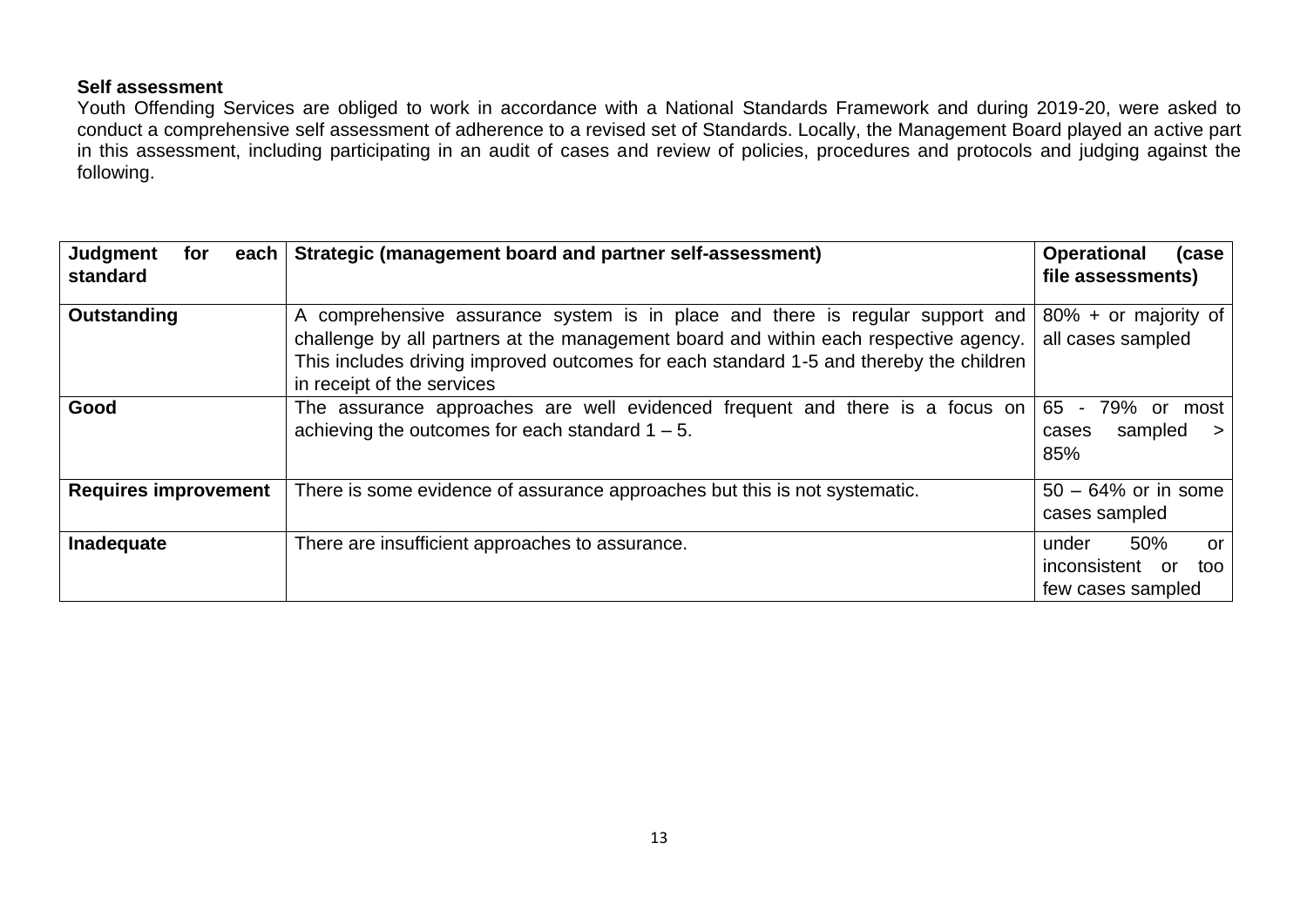The local evidenced adherence was scored as follows and associated improvement actions have been oncluded in the annual Work Plan below:

| <b>National Standards</b>                                                    | <b>Self Assessment</b>               | <b>Self Assessment</b>                |
|------------------------------------------------------------------------------|--------------------------------------|---------------------------------------|
| National Standard 1 - Out of Court Strategic audit: Good<br><b>Disposals</b> |                                      | <b>Operational audit: Outstanding</b> |
| National Standards 2 - Work in Courts                                        | Strategic audit: Good                | Operational audit: Outstanding        |
| National Standard 3 - In the Community                                       | Strategic audit: Good                | <b>Operational audit: Good</b>        |
| National Standard 4 – Work in Custody                                        | Strategic audit: Good                | <b>Operational audit: Outstanding</b> |
| National Standards 5 - Transitions                                           | Strategic audit: Requires improvment | Operational audit: Outstanding        |
| (primarily to National Probation Service)                                    |                                      |                                       |

## <span id="page-13-0"></span>**5. Risks to future delivery against youth justice outcomes**

5.1 The following risks have been identified for delivery of the Youth Justice Plan and the statutory purpose of preventing youth offending.

| <b>Risk</b>                                                             | <b>Impact</b> |                 | Likelihood   Actions to reduce/manage the risk                                                                                                                                                                                                                                                                                                                                                                                                                                                                                  |
|-------------------------------------------------------------------------|---------------|-----------------|---------------------------------------------------------------------------------------------------------------------------------------------------------------------------------------------------------------------------------------------------------------------------------------------------------------------------------------------------------------------------------------------------------------------------------------------------------------------------------------------------------------------------------|
| Exploitation of young<br>people, including into<br>offending            | High          | High            | The Service now plays a key role in the Serious Violence Operational Group (as well<br>as the Exploitation Operational Group), giving opportunity to raise concern about<br>individuals and networks, work with colleagues to address risks and seek assurance<br>about how the partnership is working together to keep children and the wider public<br>safe. It will be involved in a contextualised safeguarding audit to help take this practice<br>forward.                                                                |
| More<br>serious<br>youth<br>offending,<br>including<br>serious violence | High          | Medium/<br>High | A small number of young people, often those who are being exploited, are at risk of<br>committing violent and drug dealing offences. Those who carry knives are at<br>heightened risk of committing serious violent offences. The Service has reviewed the<br>interventions it uses and is working with the wider partnership through the Serious<br>Violence Steering Group, to ensure that support to young people is 'joined up,' with a<br>key focus on prevention. Continued participation in the enhanced case management |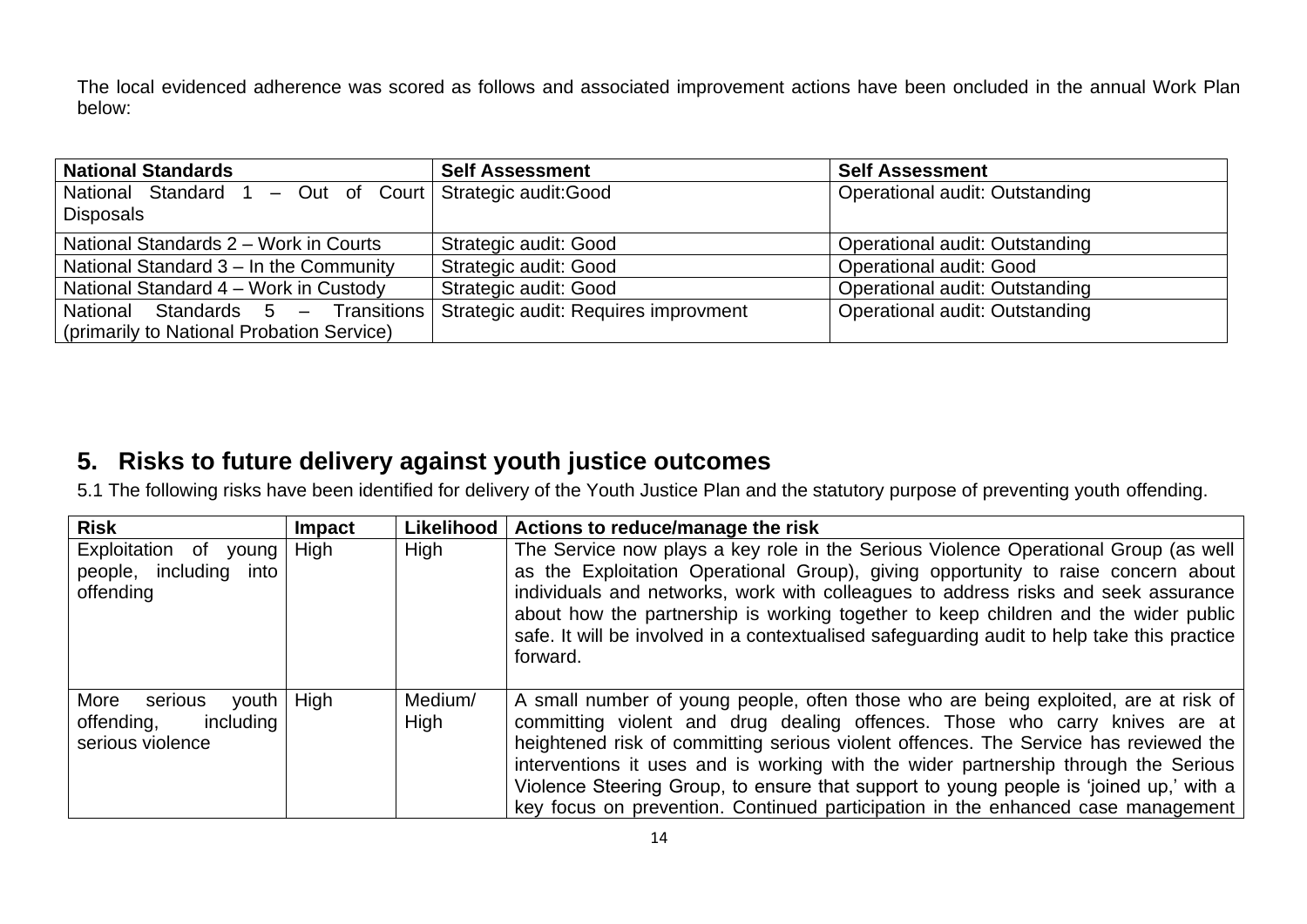|                                                                          |        |        | pilot also presents opportunities for more structured, trauma recovery, work.                                                                                                                                                                                                                                                                                                                                                                                                                                                                                                                                       |
|--------------------------------------------------------------------------|--------|--------|---------------------------------------------------------------------------------------------------------------------------------------------------------------------------------------------------------------------------------------------------------------------------------------------------------------------------------------------------------------------------------------------------------------------------------------------------------------------------------------------------------------------------------------------------------------------------------------------------------------------|
| Looked<br>in<br>Increase<br>After Children offending                     | High   | Medium | Although there is no current increase, the Service is leading on a local protocol to<br>prevent unnecessary criminalisation of Looked after children. Implementation of this will<br>support a partnership review of the use of restorative responses.                                                                                                                                                                                                                                                                                                                                                              |
| ethnic<br>Increase<br>in<br>background<br>minority<br>disproportionality | High   | Medium | Young people from dual/mixed heritage backgrounds are often over-represented in the<br>population of young people offending in this area. The Service is now populating a<br>national toolkit to improve understanding of this issue and is working with the Local<br>Criminal Justice Board Lammy Sub-Group to understand how improvements can be<br>made across the board.                                                                                                                                                                                                                                        |
| Insufficient<br>readiness  <br>for Inspection                            | High   | Low    | The Youth Offending management and team are actively preparing for Inspection,<br>using the national framework. It is a standing item at Management Board.                                                                                                                                                                                                                                                                                                                                                                                                                                                          |
| Not able to deliver the<br><b>Work Plan</b>                              | High   | Low    | Regular review in management meetings and Management Board oversight and the<br>Council's Scrutiny arrangements will hold everyone to account and provide support in<br>progressing this.                                                                                                                                                                                                                                                                                                                                                                                                                           |
| Maintaining<br>staff<br>and<br>business continuity                       | Medium | Medium | The relatively small Service is particularly vulnerable to fluctuations in staffing levels<br>when people leave or are Sick. This is exacerbated under the current pandemic. The<br>Service has reviewed its business continuity plan and risk assessments and operating<br>models and is keeping these under careful review in light of the latest government,<br>Public Health and Council advice. Commitment to staff well-being and provision of<br>good quality Supervision and training support staff in this difficult time as well as<br>maintaining its reputation and ability to attract good candidates. |
| Maintaining<br>office<br>two<br>bases                                    | Medium | Medium | Use of the central Bath reporting office depends on having two staff available for cover<br>and is linked with staffing levels as above. This is kept under careful review.                                                                                                                                                                                                                                                                                                                                                                                                                                         |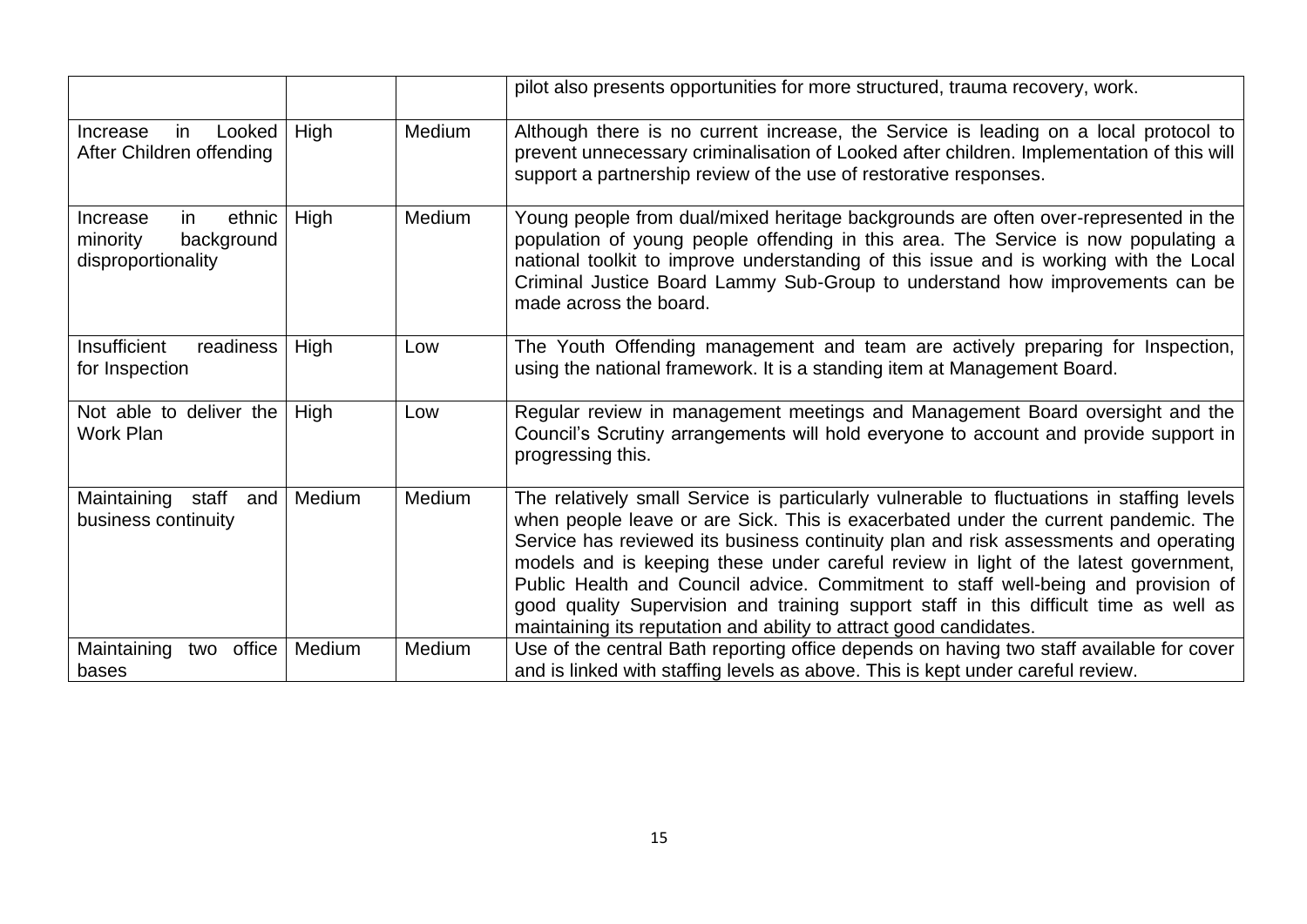## <span id="page-15-0"></span>**6. Youth Justice Work Plan 2020-21**

| <b>National Standard 1: Out of Court Disposals</b>                                                                                                                 |                                                                                                                                     |                  |  |  |
|--------------------------------------------------------------------------------------------------------------------------------------------------------------------|-------------------------------------------------------------------------------------------------------------------------------------|------------------|--|--|
| <b>Actions</b>                                                                                                                                                     | <b>Owner</b>                                                                                                                        | <b>Timescale</b> |  |  |
| 1. Propose making the Out of Court Disposal Panel a Sub-Group of the YOS<br>Management Board to support local accountability and oversight                         | Chair of YOS Management<br><b>Board</b>                                                                                             | September 2020   |  |  |
| 2. Complete the B&NES protocol for Reduction of Criminalisation of Looked After<br>Young people, including a focus on transitions.                                 | Head of Service (with task<br>and finish group)                                                                                     | September 2020   |  |  |
| 3. Ensure planning is explicitly done with the young person and their parent / carer<br>after the Panel meeting and that the young person has a copy of their plan | <b>Operational Manager</b>                                                                                                          | September 2020   |  |  |
| 4. Explore extending Out of Court Disposal Panel membership to make it more<br>representative of the partnership                                                   | <b>Head of Service</b>                                                                                                              | December 2020    |  |  |
| 5. Undertake a local review of Out of Court Disposal outcomes in relation to ethnicity<br>and gender and consult on actions needed                                 | <b>Business and Performance</b><br>Manager                                                                                          | December 2020    |  |  |
| 6. Revise the quality assurance and audit framework to include Out of Court Disposals<br>and ensure independent oversight, including from Board members            | <b>Head of Service</b>                                                                                                              | December 2020    |  |  |
| 7. Survey pre-Court work satisfaction rates of children and their families and of those<br>harmed by their offending and introduce any changes identified          | <b>Operational Manager</b>                                                                                                          | March 2021       |  |  |
| 8. Develop a pathway to show integration of youth crime preventative activity with a<br>focus on serious violence                                                  | Head<br>Service<br>(with<br>of<br>Prevention<br>Youth<br>Crime<br>Serious<br><b>Board</b><br>and<br><b>Violence Steering Group)</b> | March 2021       |  |  |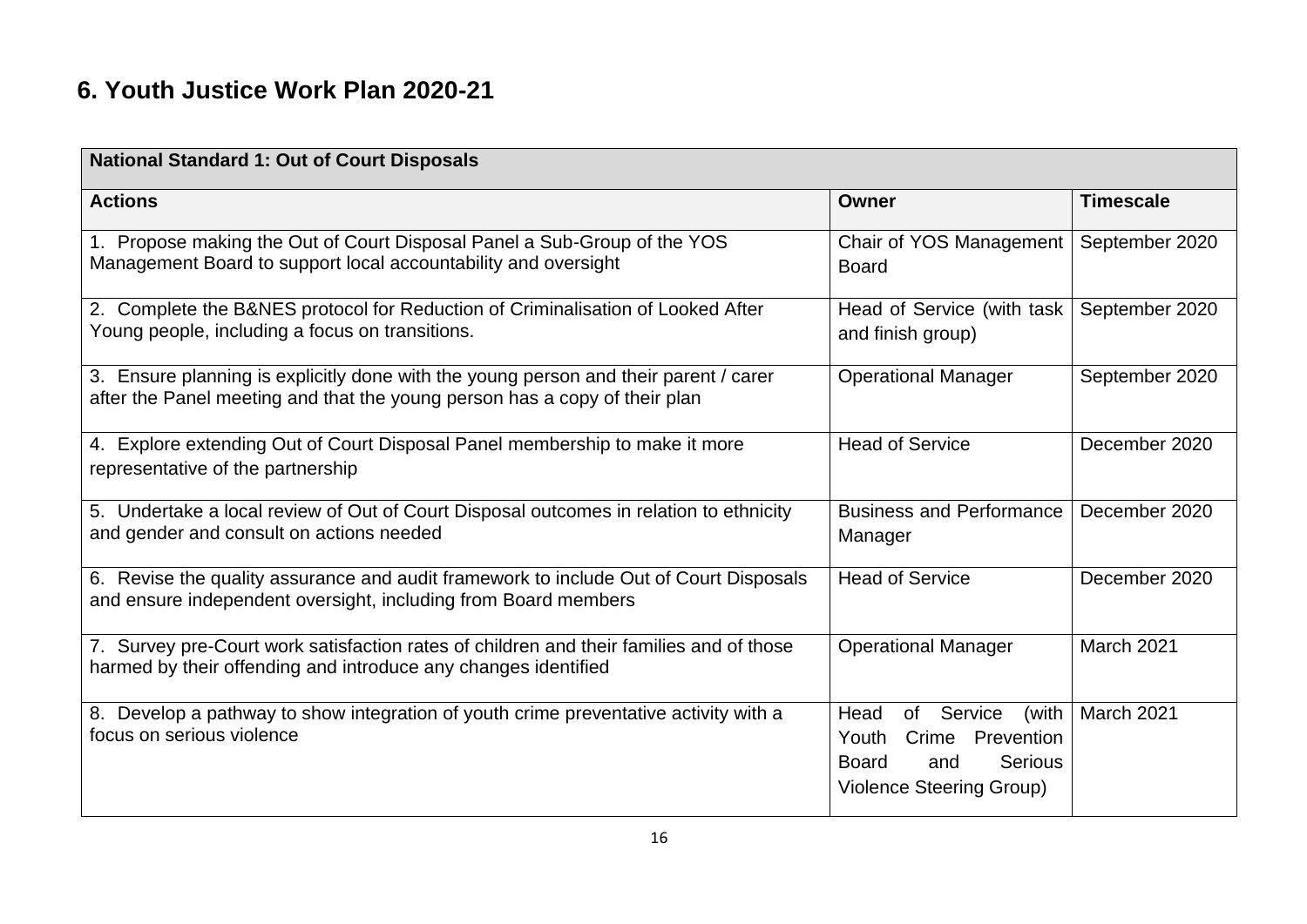| 9. Consider how we measure effectiveness of all local youth crime prevention activity<br>including collating service user feedback                      | of Service<br>Head<br>(with $ $<br>Youth<br>Crime<br>Prevention<br>Board) | March 2021       |  |  |
|---------------------------------------------------------------------------------------------------------------------------------------------------------|---------------------------------------------------------------------------|------------------|--|--|
| 10. Introduce an overall diversion strategy for B&NES                                                                                                   | Police                                                                    | March 2021       |  |  |
| 11. Review information sharing protocols to ensure they are up-to-date and fit for<br>purpose                                                           | <b>Business and Performance</b><br>Manager                                | March 2021       |  |  |
| <b>National Standard 2: Court</b>                                                                                                                       |                                                                           |                  |  |  |
| <b>Actions</b>                                                                                                                                          | Owner                                                                     | <b>Timescale</b> |  |  |
| 1. Promote use of Magistrates' Pre Sente Report feedback system to ensure feedback<br>in every case                                                     | Court representative<br>on<br><b>Management Board</b>                     | September 2020   |  |  |
| 2. Reintroduce the Court information leaflet for young people                                                                                           | <b>Operational Manager</b>                                                | September 2020   |  |  |
| 3. Introduce quarterly monitoring of congruence between Court proposals and<br>outcomes                                                                 | <b>Business and Performance</b><br>Manager                                | September 2020   |  |  |
| 4. Undertake a review of Court outcomes by gender and ethnicity and consult on<br>actions needed                                                        | <b>Business and Performance</b><br>Manager                                | December 2020    |  |  |
| 5. Update Remand Management Protocol                                                                                                                    | <b>Operational Manager</b>                                                | December 2020    |  |  |
| <b>National Standard 3: In the Community</b>                                                                                                            |                                                                           |                  |  |  |
| <b>Actions</b>                                                                                                                                          | Owner                                                                     | <b>Timescale</b> |  |  |
| 1. Utilise the 'Social GGRRAAACCEEESSS' tool in staff Supervision to ensure<br>consideration is given to a wider range of diversity issues <sup>1</sup> | Operational Manager and                                                   | September 2020   |  |  |

 $^1$  An acronym for a learning tool describing aspects of personal and social identity and related power and privilege, from Research in Practice, funded by the Department for Education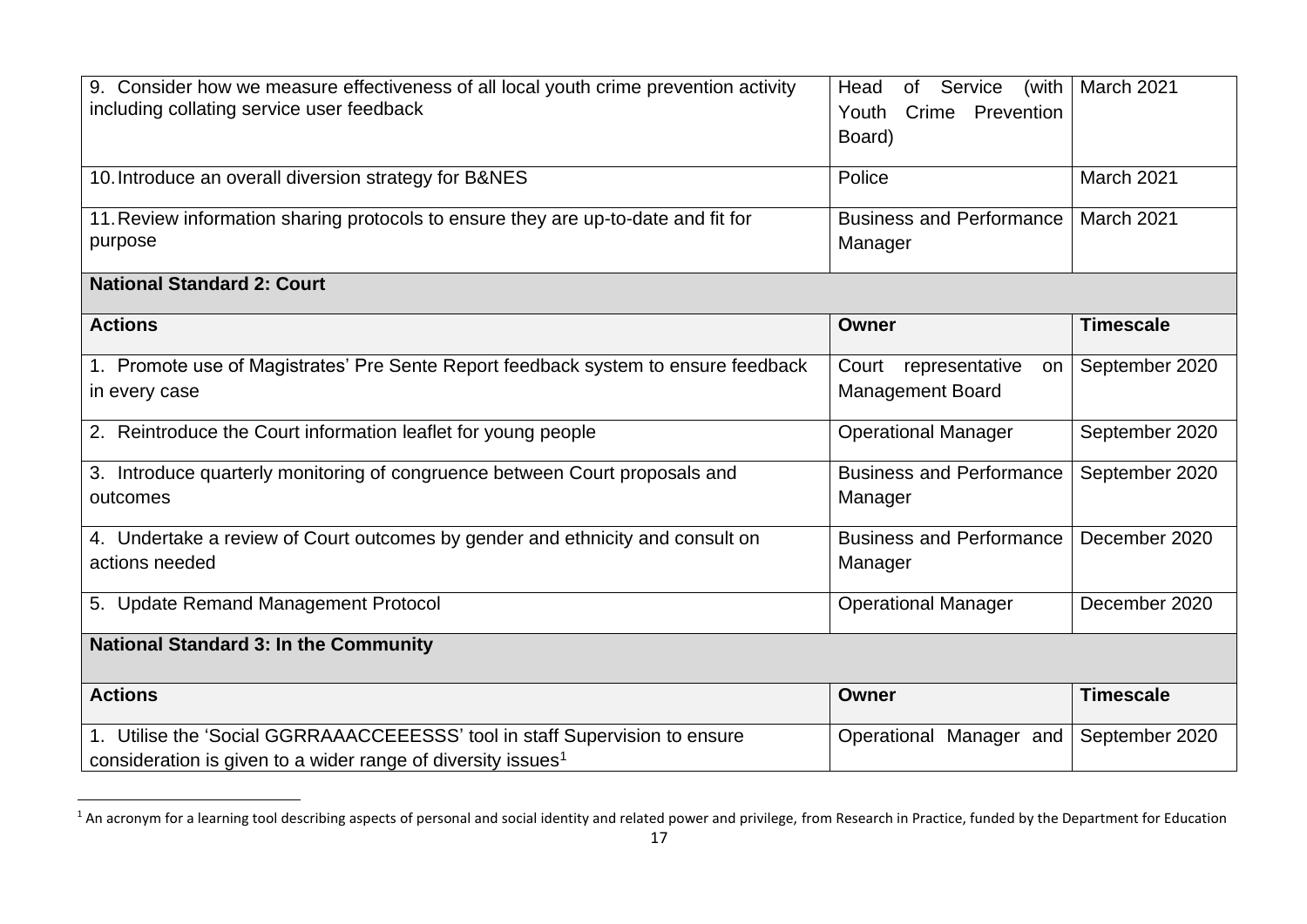|                                                                                                                                                                                                                                                                                                                                                      | Deputy Team Manager                                           |                  |
|------------------------------------------------------------------------------------------------------------------------------------------------------------------------------------------------------------------------------------------------------------------------------------------------------------------------------------------------------|---------------------------------------------------------------|------------------|
| 2. Ensure workshops for YOS practitioners and Panel Members to improve 'SMART'<br>planning                                                                                                                                                                                                                                                           | <b>Operational Manager</b>                                    | September 2020   |
| 3. Design and deliver a workshop about diversity to the YOS and ensure follow up in<br>case discussions and Supervision                                                                                                                                                                                                                              | Deputy Team Manager                                           | December 2020    |
| 4. Update Protocols with key partner agencies including Social Care, Police and<br>National Probation Service (to include clarity about identification of enduring worker and<br>delivery of the Enhanced Case Management and AMBIT approaches where relevant)                                                                                       | Head of Service (with Avon<br>& Somerset Heads of<br>Service) | March 2021       |
| <b>National Standard 4: Secure</b>                                                                                                                                                                                                                                                                                                                   |                                                               |                  |
| <b>Actions</b>                                                                                                                                                                                                                                                                                                                                       | Owner                                                         | <b>Timescale</b> |
| 1. Refresh SEND-Youth Custody Protocol                                                                                                                                                                                                                                                                                                               | <b>Education Officer</b>                                      | December 2020    |
| 2. Strengthen use of the Custody Exit Information Form to record young people's<br>feedback on their experience of custody including transportation from Court to custody,<br>being able to call family on their first day in custody and their experience of how<br>behaviour is managed in order that the YOS and/or Board can escalate any issues | <b>Operational Manager</b>                                    | March 2021       |
| 3. Explore the feasibility of Community Paediatricians inputting to initial health<br>assessments for Looked After Children in custody                                                                                                                                                                                                               | of<br>the<br><b>YOS</b><br>Chair<br><b>Management Board</b>   | March 2021       |
| <b>National Standard 5: Transitions</b>                                                                                                                                                                                                                                                                                                              |                                                               |                  |
| <b>Actions</b>                                                                                                                                                                                                                                                                                                                                       | Owner                                                         | <b>Timescale</b> |
| 1. Review and address challenges around youth safeguarding assessments when<br>transitioning to adult services                                                                                                                                                                                                                                       | NPS member of the YOS<br><b>Management Board</b>              | March 2021       |
| 2. Undertake analysis of young people's re-offending after they have transitioned to<br>NPS and incorporating their feedback on the experience of transition                                                                                                                                                                                         | NPS member of the YOS<br><b>Management Board</b>              | March 2021       |